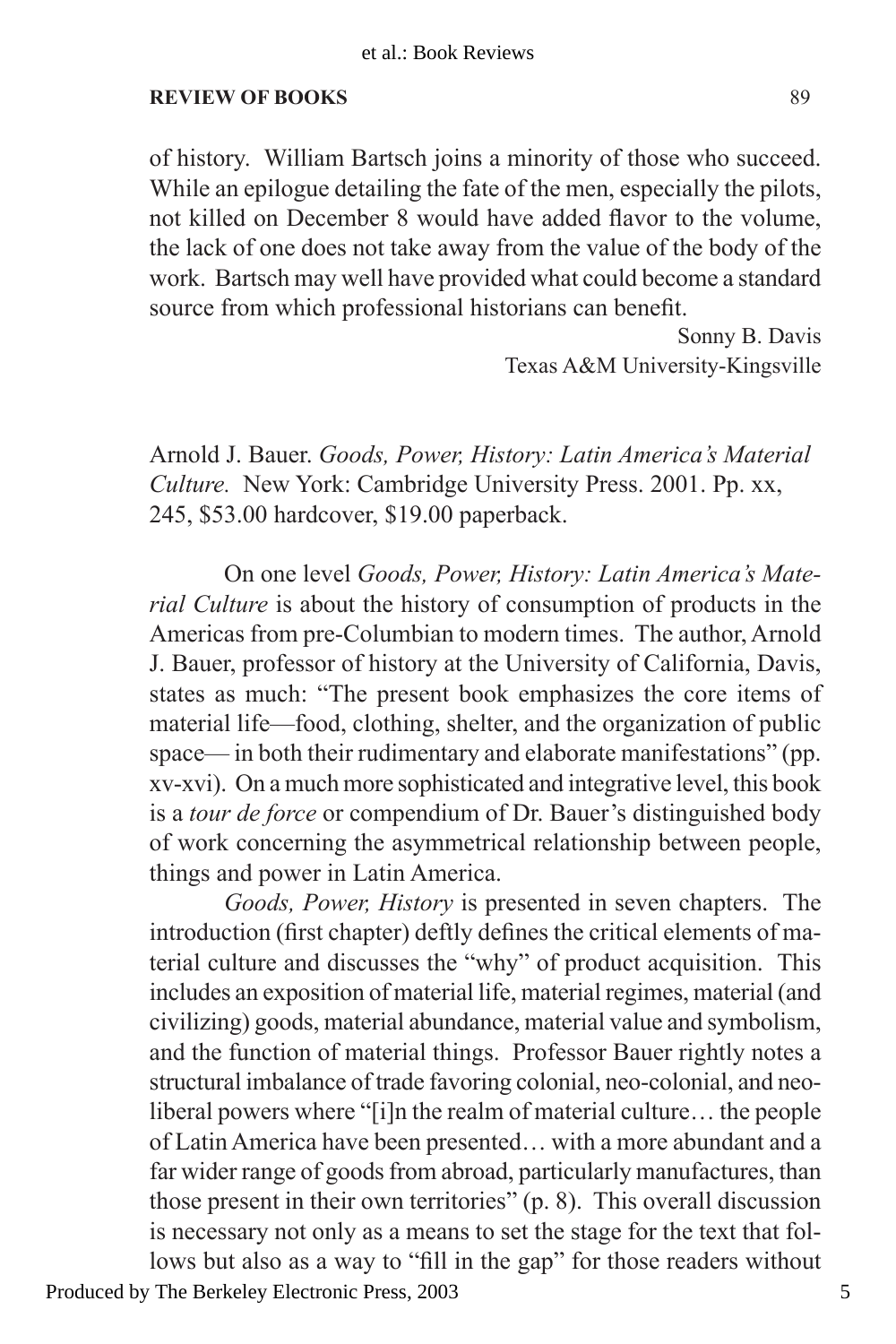## 90 **WORLD HISTORY REVIEW** */ Fall 2003*

much formal training in economics or business.

The remaining chapters are offered chronologically—The Material Landscape of Pre-ColumbianAmerica (chapter two, the pre-European Americas); Contact Goods (chapter three, roughly the sixteenth century); Civilizing Goods (chapter four, the late sixteenth century through the eighteenth century); Modernizing Goods: Material Culture at the Crest of the First Liberalism (chapter five, the nineteenth century); Developing Goods (chapter six, the first three-quarters of the twentieth century); and Global Goods: Liberalism Redux (chapter 7, the last quarter of the twentieth century and beyond)— with "four interwoven explanatory themes… supply and demand, or relative price; the relationship between consumption and identity; the importance of ritual, both ancient and modern, in consumption; and the idea of 'civilized goods'" (p. xvi) binding the chapters together under the rubric of material life.

 Though Professor Bauer provides a yeoman's overview of pre-contact clothing, food, housing, consumption (including luxury goods), and gendered occupations, he is at his best describing, analyzing, and putting into perspective for the contemporary reader the enormous challenges and changes to material life from the contact period through the middle of the twentieth century. For this reviewer, the true value and majesty of this text falls between chapters two and six where the author adroitly discusses the transformations associated with each wave of "new and improved" consumption patterns within Latin America. Selected scholarly highlights include a discussion of the movement toward European style urbanization and food during the contact period; the state monopoly of ice in order to replicate the European "civilized" order, particularly in a tropical environment; the trade, influence and establishment of modern goods (e.g., bicycles, beer, plows, hardware) for many made widely accessible by improvements in transportation and modern luxury goods for the few (e.g., French wines, European travel and education, pianos) during the age of liberalism; the consumer development of two middling towns in Mexico and Peru in the first half of the twentieth century under inward-looking economic policies; and a discussion of clothing, fashion, and etiquette as continuing markers of social standing throughout the entire period.